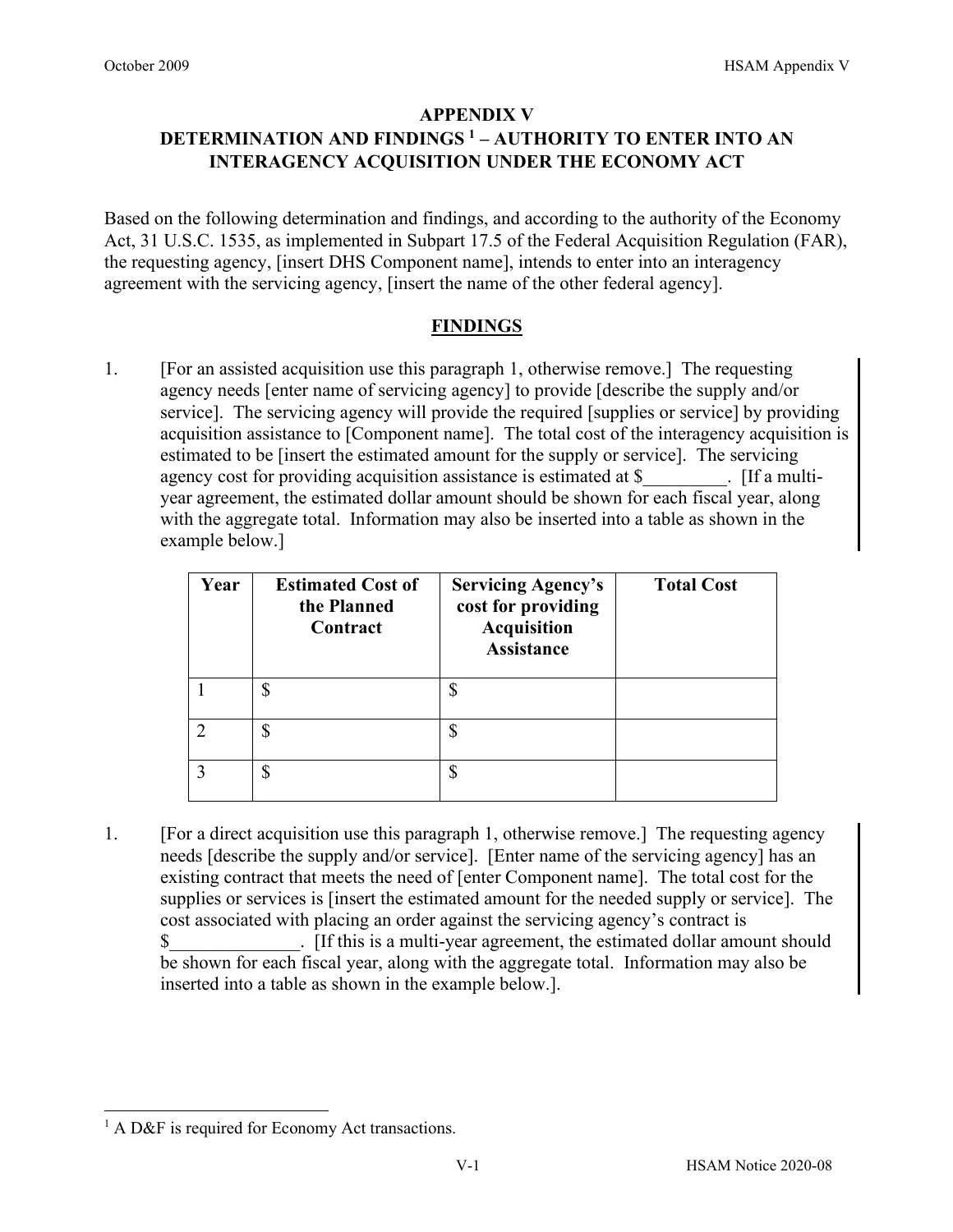| Year | <b>Estimated Cost of</b><br>the Order | <b>Servicing Agency's</b><br><b>Cost/Fee for Placing an</b><br><b>Order under its</b><br>Contract | <b>Total Cost</b> |
|------|---------------------------------------|---------------------------------------------------------------------------------------------------|-------------------|
|      | \$                                    |                                                                                                   |                   |
|      |                                       |                                                                                                   |                   |
|      |                                       |                                                                                                   |                   |

- 2. [State the justification/rationale that the (describe the supplies or services) cannot be obtained as conveniently or economically by contracting directly with a private source.]
- 3. Nothing in this requirement conflicts with the authority of the servicing agency.
- 4. [Check one box] The following circumstance applies to this interagency acquisition:
	- $\Box$  The acquisition will appropriately be made under an existing contract of the servicing agency, entered into before placement of the order, to meet the requirement of the servicing agency for the same or similar supplies or services.
	- $\Box$  The servicing agency has capabilities or expertise to enter into a contract, order, or contact modification for such supplies or services which is not available within the requesting agency.
	- $\Box$  The servicing agency is specifically authorized by law or regulation to purchase such supplies or services on behalf of other agencies.
- 5. [State the justification/rationale that it is in the best interest of the Government to issue an interagency acquisition.]
- 6. For assisted acquisitions, the DHS contracting officer shall furnish a copy of the D&F to the servicing agency with the interagency agreement.